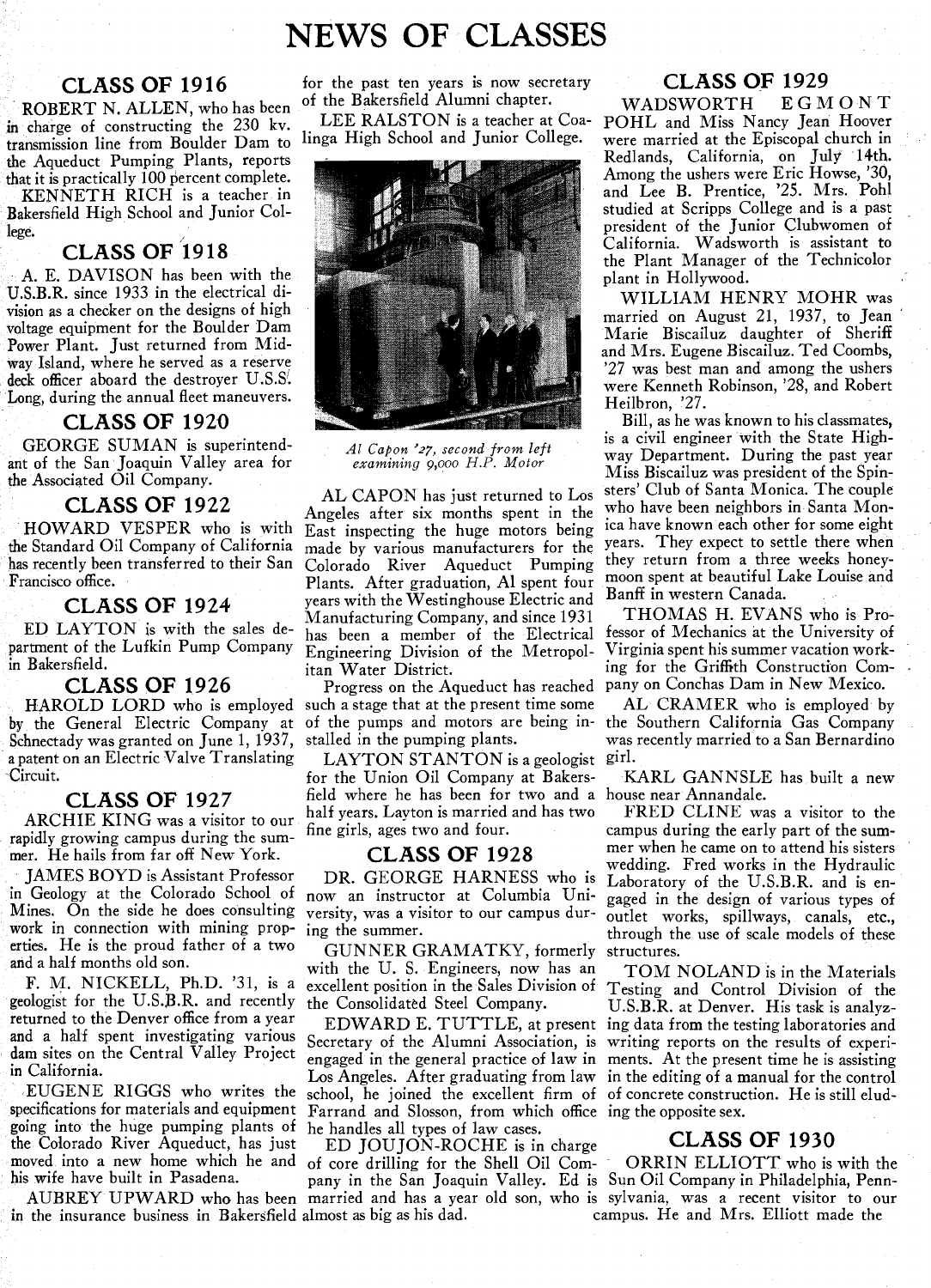round trip by air. Elliott travels all over the East inspecting boilers and calls him- nent cotton farmer at Arvin. Aeroporto Santos Dumont self a "Boiler Doctor."

assistant engineer in the Denver office of Joaquin Valley. Married. Collie dog. Theasurer,<br>the U.S.R.R. He is in the concrete dam the U.S.B.R. He is in the concrete dam design section and his work includes design studies, estimates, purchasing of materials and laying out of detail work. Most recently he has been engaged in the preparation of the specifications for the Grand Coulee high dam on the Columbia River.

D. P. BARNES, M.S. '30, reports that his family includes a wife, three boys and a woolly dog. His transfer from being in charge of the open channel model work of the Denver Laboratory of the Bureau of Reclamation to Resident Engineer on the Grand Coulee pump test at Cal Tech is expected to become effective the early part of September.

ED KOEHM has just been transferred to the Los Angeles office of the U. S. Engineers. It will be the first time his wife and two children have lived in California.

FRED SCOTT is resident engineer for union Oil Company on their contract with the Army to pave Hamilton Airfield. Fred will be away from San Pedro Research Laboratories for several months while completing this paving job in San Francisco.

### **CLASS OF 193 1**

GLENN CHAMBERLAIN is now a junior engineer with the California State Bridge Department and is working in the office at Sacramento. Glenn reports that after years of bachelorhood he finally succumbed to those feminine wiles and last spring joined the ranks of married men.

WALTER DICKEY is now in Los Angeles after many months spent on the construction of Sun Valley Lodge, Idaho.

JEFF WINELAND is an associate engineer for the U.S.B.R. and is engaged in laying out and designing timber, concrete and steel bridges. Being in Denver, his summer recreation is mountain climbing with an occasional game of soft ball thrown in. After the first snowfall his prime interest in life becomes skiing. He is not married and is in no immediate danger.

OLIVER FOLSOM, ex '31, who has been an inspector at the Iron Mountain Pumping Plant, recently left the M.W.D. to join the Bureau of Reclamation on the construction of Parker Dam.

T. ROBERT WHITE has a teaching fellowship in Pathological Surgery under Dr. Geschecter at Johns Hopkins for the coming year.

LESTER FRICK, ex '31, is a promi- Care of: Panair do Brasil

DEAN CARBERRY, M.S. '31, is an for Barnsdale Oil Company in the San  $T_{\text{resuler, or something}}$ . JOHNNY McMILLAN is land man Rio de Janeiro, Brasil<br>
Roman Land City Company in the Sen

BOB FREEMAN is the proud papa de Janeiro rather upset the routine.<br>a haby girl born last June. Bob is This particular alumnus is now enof a baby girl born last June. Bob is This particular alumnus is now en-<br>assistant Metallurgist with the Columbia gaged in settling down into a rut; it's assistant Metallurgist with the Columbia gaged in settling down into a rut; it's<br>Steel Company and lives in Torrance a pretty big rut at that: Rio to Buenos Steel Company and lives in Torrance.

years in the commercial world has returned to the academic life and is now pan American Airways Clippers, flying<br>studying for a doctor's degree in physics this section of the South American run studying for a doctor's degree in physics this section of the South American run<br>at the Massachusetts Institute of Tech-from Miami to Buenos Aires. It's quite at the Massachusetts Institute of Tech- from Miami to Buenos Aires. It's quite nology. Incidentally, under the guidance a change from Physicist at Tech to air-<br>of Dr. Robley D. Evans, he is doing im-line pilot in Brasil b of Dr. Robley D. Evans, he is doing im- line pilot in Brasil, but there's rarely a portant research work on the determina- dull moment. Uncle "Pan" sees to that portant research work on the determina- dull moment. Uncle "Pan" sees to that, tion of the Geological Age of Rocks by pan Am has an involved program of radio-active methods. Clark's beautiful training that we all have to go through<br>wife is a popular fashion model in nearby before being checked out as first pilot

fornia State Bridge Department. He is in chanic's Licenses, Second Class Radiothat division which investigates bridges telegraph License, and the passing of two for which the State assumed responsibility sets of examinations for advancement first

this fair to continue ins studies towards eral Engineering, Science and Mathe-<br>an M. S. in electrical engineering. Power matics, Aerial and Celestial Navigation

trical engineer with the astrophysical observatory of the Institute. He was formerly a meter and test engineer with the meda, Pacific run), would like to meet<br>Department of Light and Power of the any Tech men that are down here or Department of Light and Power of the any Tech men that are down here or

BILL SCHULTZ is still with the ing places: Buenos Aires, Montevideo, Precooling Department of the Santa Fe Porto Alegre. Santos. Rio de Taneiro

M. V. BARTON has charge of the cim. Will appreciate your dropping me mathematical studies in the gates and a line regarding any Tech people in this valves division of the Mechanical Engi-<br>neering Department of the Bureau of neering Department of the Bureau of Brian Sparks.<br>Reclamation, Denver. His work includes<br>stress analysis, derivation of design data, **CLASS OF 1933** stress analysis, derivation of design data,<br>and research pertaining to large gates and and research pertaining to large gates and TOM TERRILL has just accepted a valves. He received his M.S. degree in position as Apprentice Pilot with Pan Civil Engineering from the University American Airways. He left Pasadena of Colorado this past June. He is to be September ninth for Brownsville, Texas, an instructor in the Department of Ma-<br>an instructor in the Department of Ma-<br>where he will take up his duties. chine Design at Cornell University dur-<br>ing the coming year.

is Director of the Photo-elastic Labora-<br>the first of a two years course in Business<br>tory of the H<sub>R</sub> E R R at Denver, Hadan Administration at the Harvard School tory of the U.S.B.R. at Denver. Under  $\frac{\text{Admunistral}}{\text{Athmol}}$  of Business. his direction difficult and unusual engineering problems that arise in the design ROBERT SMALLMAN spent his of dams and related structures are solved summer vacation in Los Angeles. He is<br>by experimental and analytical methods with the General Electric Company in by experimental and analytical methods based on the theory of elasticity. Schenectady.

**CLASS OF 1932** Sorry to delay the enclosed check, but the business of being transferred to Rio

Aires, Buenos Aires to Rio. Then to make CLARK GOODMAN, after several it interesting, we alternate that with Rio<br>ars in the commercial world has re-<br>to Para, Para to Rio. Am copilot on the wife is a popular fashion model in nearby before being checked out as first pilot. Boston. It takes about three years, requires the FRED HAMLIN is with the Cali- acquisition of Airplane and Engine Mewhen it took over some old county routes. to Junior Pilot, and second, to Senior TETSUO IWASAKI, in California (First) Pilot. The ex's are comparable<br>for the summer, will return to M. I. T. in scope and length to semester finals,<br>this fall to continue his studies towards are Fragmenting Science and Ma an M. S. In electrical engineering. Tower matics, Aerial and Celestial Navigation,<br>distribution is the particular branch in Radio, Theory and Practice, Foreign ustribution is the particular branch in Radio Theory and Practice, Foreign<br>Forguese at and I thought I was which he specializes.<br>
BRUCE H. RULE is now an elec-<br>
trical engineer with the astrophysical ob-<br>
While I am only down here for about

six months (due then for transfer to Alaty of Vernon, California.<br>City of Vernon, California.<br>BILL SCHULTZ is still with the ing places: Buenos Aires. Montevideo. Precooling Department of the Santa Fe Porto Alegre, Santos, Rio de Janeiro Railway. Bill was married last June to (based here), Bahia de Todos os Santos Kathleen Zimmerman and they live in (also called San Salvador), Recife (or San Bernardino. Pernambuco) , Para (or Belem) , Camoa line regarding any Tech people in this part of the world. Regards,

SAM JOHNSON has been in the DR. J. H. A. BRAHTZ, Ph.D. '32, Southland this summer having completed<br>Director of the Photo cleatic I change the first of a two years course in Business